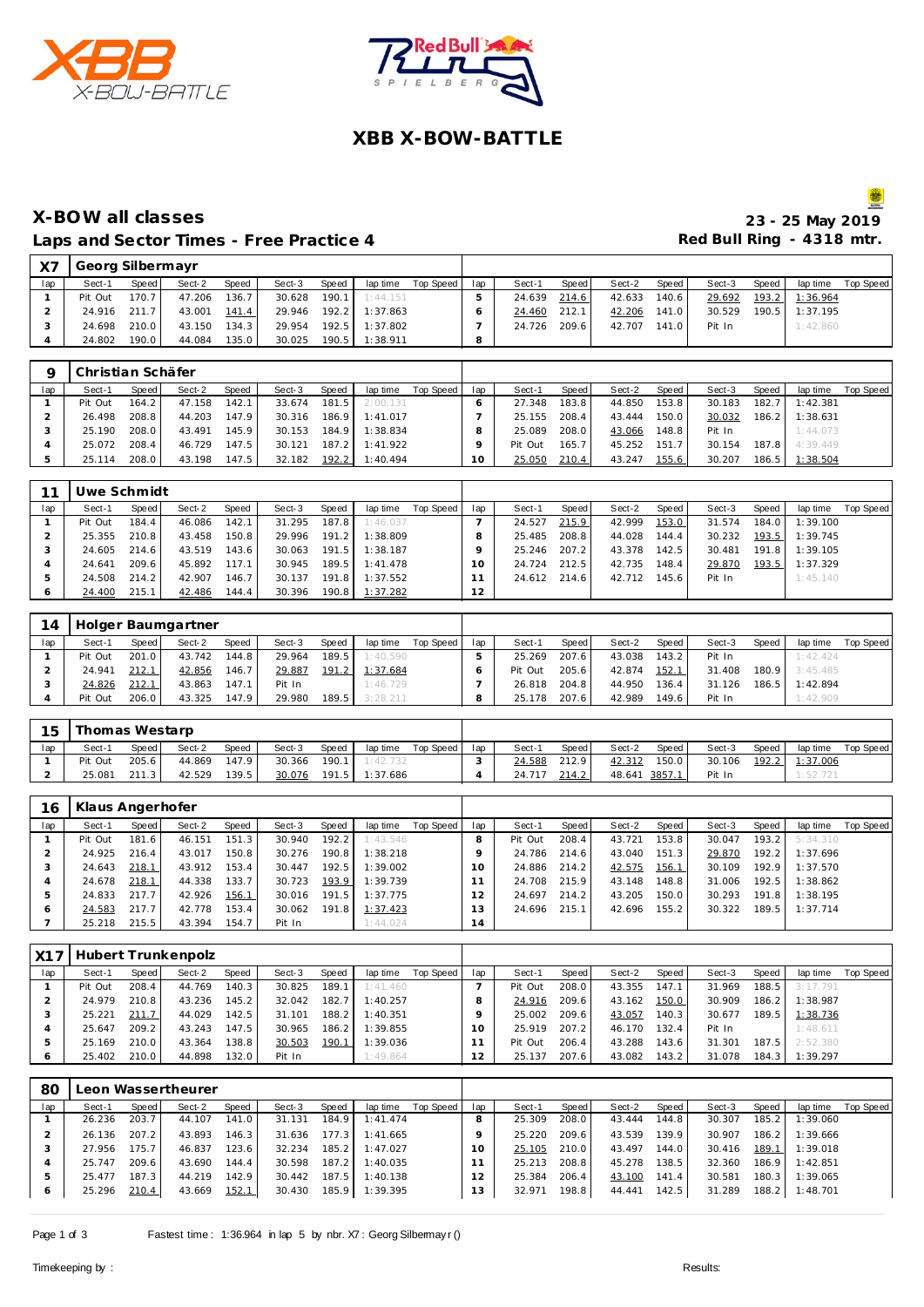



# **XBB X-BOW-BATTLE**

S. **X-BOW all classes 23 - 25 May 2019**

 Pit Out 201.4 45.271 134.7 31.263 182.1 3:48.452 25.768 204.0 44.479 143.6 31.155 181.5 1:41.402 25.765 202.1 44.169 143.2 Pit In

Laps and Sector Times - Free Practice 4<br>
<u>| 14 | 25.280 206.8</u> | 30.313 1138.824 | 25.393 207.6 | 45.197 140.6 | 30.325 187.5 | 1:40.915 | 14 | 25.280 206.8 | 43.361 150.4 | 30.183 187.5 | 1:38.824

 26.301 200.6 45.103 128.0 33.899 177.9 1:45.303 **3 26.188 201.0 44.752 144.0** Pit In 1:51.996<br>**4** Pit Out 202.5 **44.707 141.7 31.375 185.6** 3:28.543

|     | 25.393                 | 207.6 | 45.197 | 140.6 |        | 30.325 187.5 1:40.915 |                          | 14  | 25.280 | 206.8 | 43.361 150.4 |       | 30.183 |       | 187.5 1:38.824 |           |
|-----|------------------------|-------|--------|-------|--------|-----------------------|--------------------------|-----|--------|-------|--------------|-------|--------|-------|----------------|-----------|
|     |                        |       |        |       |        |                       |                          |     |        |       |              |       |        |       |                |           |
|     | 82   Marcel Marchewicz |       |        |       |        |                       |                          |     |        |       |              |       |        |       |                |           |
| lap | Sect-1                 | Speed | Sect-2 | Speed | Sect-3 |                       | Speed lap time Top Speed | lap | Sect-1 | Speed | Sect-2       | Speed | Sect-3 | Speed | lap time       | Top Speed |
|     | Pit Out                | 198.0 | 46.057 | 141.0 |        | 32.034 179.7 1:44.538 |                          |     | 26.891 | 201.0 | 44.323 144.4 |       | Pit In |       | 1:52.021       |           |

| 4<br>5 | Pit Out<br>26.275 | 202.5<br>202.9 | 44.707<br>44.368 | 141.7<br>141.7 | 31.375<br>31.687 | 185.6<br>180.6 | 3:28.543<br>1:42.330 |           | O<br>10         | 25.765 | 202.1 | 44.169 | 143.2 | Pit In |       | 1:52.000 |           |
|--------|-------------------|----------------|------------------|----------------|------------------|----------------|----------------------|-----------|-----------------|--------|-------|--------|-------|--------|-------|----------|-----------|
|        |                   |                |                  |                |                  |                |                      |           |                 |        |       |        |       |        |       |          |           |
| 83     | Niclas Stumpp     |                |                  |                |                  |                |                      |           |                 |        |       |        |       |        |       |          |           |
| lap    | Sect-1            | Speed          | Sect-2           | Speed          | Sect-3           | Speed          | lap time             | Top Speed | lap             | Sect-1 | Speed | Sect-2 | Speed | Sect-3 | Speed | lap time | Top Speed |
|        | Pit Out           | 166.5          | 46.929           | 137.8          | 31.359           | 185.2          | 1:43.757             |           | O               | 25.366 | 205.6 | 43.359 | 153.8 | 30.414 | 183.1 | 1:39.139 |           |
|        | 25.617            | 210.0          | 44.263           | 139.2          | 31.063           | 184.3          | 1:40.943             |           | 10 <sup>°</sup> | 25.364 | 206.4 | 43.086 | 159.3 | 30.114 | 186.5 | 1:38.564 |           |
| 3      | 25.647            | 207.2          | 43.443           | 150.4          | 30.759           | 184.3          | 1:39.849             |           | 1               | 25.131 | 208.4 | 43.174 | 156.1 | 30.505 | 186.2 | 1:38.810 |           |
| 4      | 25.261            | 208.0          | 43.609           | 145.6          | 30.426           | 187.2          | 1:39.296             |           | 12              | 25.199 | 206.4 | 43.437 | 141.4 | 32.850 | 183.1 | 1:41.486 |           |
| 5      | 25.814            | 206.4          | 43.545           | 148.4          | 30.454           | 184.6          | 1:39.813             |           | 13              | 25.371 | 208.4 | 43.233 | 158.4 | 30.242 | 185.6 | 1:38.846 |           |
| 6      | 25.593            | 206.4          | 43.418           | 154.3          | 30.479           | 183.4          | 1:39.490             |           | 14              | 26.167 | 196.9 | 43.365 | 155.2 | 30.099 | 186.2 | 1:39.631 |           |
|        | 25.496            | 207.2          | 43.536           | 148.4          | 30.354           | 187.5          | 1:39.386             |           | 15              | 25.378 | 206.4 | 42.864 | 153.4 | 30.298 | 187.8 | 1:38.540 |           |
| 8      | 25.236            | 206.0          | 45.120           | 152.1          | 30.543           | 187.5          | 1:40.899             |           | 16              |        |       |        |       |        |       |          |           |

| 84  | Jan Rihs |       |        |       |        |       |          |           |     |            |       |        |       |        |       |          |           |
|-----|----------|-------|--------|-------|--------|-------|----------|-----------|-----|------------|-------|--------|-------|--------|-------|----------|-----------|
| lap | Sect-1   | Speed | Sect-2 | Speed | Sect-3 | Speed | lap time | Top Speed | lap | Sect-1     | Speed | Sect-2 | Speed | Sect-3 | Speed | lap time | Top Speed |
|     | 25.945   | 208.4 | 44.790 | 148.8 | 30.465 | 186.2 | 1:41.200 |           | 8   | 25.329     | 205.6 | 43.235 | 153.0 | 29.935 | 186.5 | 1:38.499 |           |
|     | 25.584   | 206.8 | 44.271 | 150.8 | 30.878 | 180.9 | 1:40.733 |           |     | 18<br>25.1 | 209.2 | 47.473 | 153.8 | 31.243 | 187.2 | 1:43.834 |           |
|     | 27.293   | 203.7 | 46.925 | 120.3 | 33.868 | 187.8 | 1:48.086 |           | 10  | 25.114     | 209.2 | 43.070 | 157.4 | 29.741 | 178.8 | 1:37.925 |           |
|     | 25.285   | 210.8 | 43.885 | 150.0 | 30.020 | 189.8 | 1:39.190 |           |     | 25.115     | 208.4 | 45.356 | 137.4 | 32.765 | 184.0 | 1:43.236 |           |
| 5   | 24.974   | 208.4 | 43.672 | 149.6 | 29.889 | 186.9 | 1:38.535 |           |     | 25.227     | 208.0 | 43.133 | 156.1 | 33.043 | 189.1 | 1:41.403 |           |
| 6   | 25.421   | 206.8 | 43.816 | 151.7 | 29.999 | 187.2 | 1:39.236 |           | 13  | 25.536     | 204.8 | 43.573 | 157.9 | 29.893 | 187.8 | 1:39.002 |           |
|     | 25.482   | 206.4 | 45.419 | 147.9 | 30.048 | 187.8 | 1:40.949 |           | 14  | 25.134     | 208.0 | 43.182 | 150.0 | 30.221 | 187.8 | 1:38.537 |           |

| 85  |         | homas Wallasch |        |       |        |       |          |           |     |        |       |        |                    |        |       |          |           |
|-----|---------|----------------|--------|-------|--------|-------|----------|-----------|-----|--------|-------|--------|--------------------|--------|-------|----------|-----------|
| lap | Sect-1  | Speed          | Sect-2 | Speed | Sect-3 | Speed | lap time | Top Speed | lap | Sect-1 | Speed | Sect-2 | Speed              | Sect-3 | Speed | lap time | Top Speed |
|     | Pit Out | 127.1          | 54.976 | 121.9 | 33.796 | 181.8 | 2:00.682 |           |     | 25.698 | 205.6 | 45.664 | 138.8 <sub>1</sub> | 31.364 | 184.0 | 1:42.726 |           |
|     | 26.326  | 207.2          | 46.234 | 128.6 | 42.774 | 119.7 | 1:55.334 |           |     | 25.525 | 206.8 | 46.076 | 137.1              | 31.402 | 182.7 | 1:43.003 |           |
|     | 29.170  | 205.2          | 47.293 | 131.1 | 32.111 | 182.7 | 1:48.574 |           |     | 25.705 | 207.2 | 45.519 | 123.0              | 35.350 | 182.4 | 1:46.574 |           |
|     | 25.984  | 200.6          | 49.340 | 124.4 | 32.217 | 183.7 | 1:47.541 |           |     | 26.252 | 192.0 | 49.659 | 136.7              | 33.203 | 184.9 | 1:49.114 |           |
| 5   | 25.951  | 206.8          | 47.073 | 123.6 | 36.374 | 181.2 | 1:49.398 |           |     | 25.728 | 208.8 | 44.753 | 144.4              | 31.287 | 183.7 | 1:41.768 |           |
| O   | 26.180  | 183.5          | 49.088 | 128.0 | 31.998 | 183.7 | 1:47.266 |           | 3   | 46.023 | 194.5 | 45.485 | 134.0              | 31.895 | 175.6 | 2:03.403 |           |
|     | 25.870  | 206.4          | 45.662 | 136.4 | 31.371 | 185.6 | 1:42.903 |           | 14  | 26.211 | 206.0 | 45.605 | 138.8              | 31.484 | 180.3 | 1:43.300 |           |

| 86  |         | Clemens Drexel |        |       |        |         |          |           |          |        |       |        |       |        |       |          |           |
|-----|---------|----------------|--------|-------|--------|---------|----------|-----------|----------|--------|-------|--------|-------|--------|-------|----------|-----------|
| lap | Sect-1  | Speed          | Sect-2 | Speed | Sect-3 | Speed   | lap time | Top Speed | lap      | Sect-1 | Speed | Sect-2 | Speed | Sect-3 | Speed | lap time | Top Speed |
|     | Pit Out | 188.3          | 46.835 | 147.9 | 32.029 | 180.6 l | 1:44.637 |           |          | 26.057 | 201.7 | 44.809 | 145.2 | 31.164 | 182.7 | 1:42.030 |           |
|     | 26.194  | 203.7          | 46.233 | 113.9 | 32.673 | 179.1   | 1:45.100 |           |          | 25.801 | 203.3 | 44.585 | 140.6 | 30.606 | 183.7 | 1:40.992 |           |
|     | 27.432  | 204.4          | 46.521 | 147.1 | 33.786 | 182.1   | 1:47.739 |           | $\Omega$ | 25.879 | 203.7 | 44.431 | 143.6 | 36.459 | 170.3 | 1:46.769 |           |
|     | 26.655  | 204.0          | 46.893 | 143.2 | 31.200 | 183.7   | 1:44.748 |           |          | 25.845 | 203.3 | 43.757 | 146.3 | 30.483 | 183.7 | 1:40.085 |           |
|     | 25.689  | 205.2          | 44.004 | 140.3 | 30.921 | 183.1   | 1:40.614 |           |          | 25.461 | 203.7 | 46.799 | 143.6 | 33.582 | 178.2 | 1:45.842 |           |
| 6   | 25.870  | 204.8          | 54.164 | 100.6 | 34.015 | 185.2   | 1:54.049 |           |          | 25.518 | 205.6 | 49.553 | 146.3 | 31.286 | 185.6 | 1:46.357 |           |
|     | 25.834  | 203.3          | 47.892 | 139.2 | 32.778 | 184.6   | 1:46.504 |           | 4        | 28.980 | 199.9 | 56.423 | 121.1 | Pit In |       | 2:18.975 |           |

| -87 | Mathias Pelzmann |       |        |                    |        |       |          |           |          |        |       |        |       |        |       |          |           |
|-----|------------------|-------|--------|--------------------|--------|-------|----------|-----------|----------|--------|-------|--------|-------|--------|-------|----------|-----------|
| lap | Sect-1           | Speed | Sect-2 | Speed              | Sect-3 | Speed | lap time | Top Speed | lap      | Sect-1 | Speed | Sect-2 | Speed | Sect-3 | Speed | lap time | Top Speed |
|     | Pit Out          | 204.0 | 45.064 | 135.7              | 30.861 | 187.2 | 1:40.694 |           | 8        | 25.222 | 205.2 | 43.813 | 138.8 | 30.114 | 184.9 | 1:39.149 |           |
|     | 25.225           | 207.6 | 44.315 | 128.9              | 31.186 | 186.9 | 1:40.726 |           |          | 25.298 | 206.0 | 43.333 | 138.1 | 30.563 | 151.9 | 1:39.194 |           |
|     | 25.420           | 206.4 | 44.578 | 139.9              | 30.466 | 184.3 | 1:40.464 |           | $10^{-}$ | 26.276 | 208.8 | 43.557 | 139.2 | 31.411 | 185.6 | 1:41.244 |           |
| 4   | 25.150           | 208.0 | 43.877 | 137.4 <sub>1</sub> | 30.151 | 186.5 | 1:39.178 |           |          | 25.651 | 206.0 | 44.991 | 140.3 | 29.945 | 187.2 | 1:40.587 |           |
| 5   | 24.953           | 210.4 | 44.506 | 125.3              | 30.676 | 186.5 | 1:40.135 |           |          | 25.244 | 205.2 | 43.249 | 146.3 | 30.612 | 185.9 | 1:39.105 |           |
| O   | 25.870           | 204.8 | 43.575 | 154.3              | 31.474 | 182.7 | 1:40.919 |           |          | 25.017 | 207.6 | 43.189 | 150.4 | 30.222 | 185.9 | 1:38.428 |           |
|     | 25.677           | 205.2 | 43.801 | 141.4              | 30.032 | 187.5 | 1:39.510 |           | 14       | 25.131 | 206.8 | 43.117 | 142.9 | 31.244 | 139.2 | 1:39.492 |           |